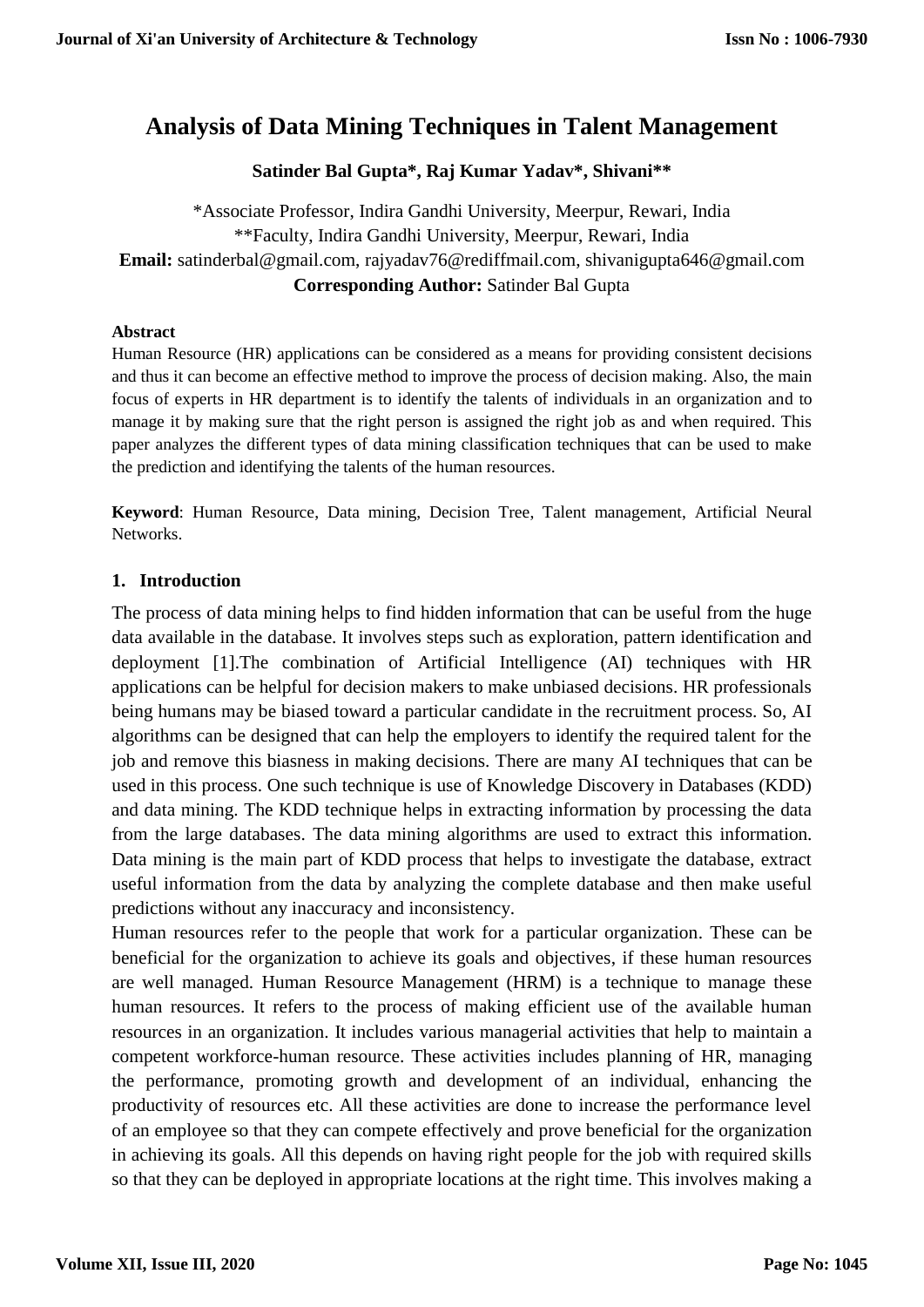lot of managerial decisions and thus HRM is required to make the best decisions. While making the decision of selecting the human resources many factors such as experience of an individual, his previous knowledge, preferences etc. are considered. These factors can result in inconsistency, discrepancy, unfairness and biasness while promoting an individual. So, this situation can make people feel that partiality is being done and which can affect the output obtained from any project in the future. One of the top challenges of HR management is to assign the right person for the right job by identifying the talents of different individuals by seeing their previous records [2]. The data mining techniques can help in completing this challenge. The automated discovery tools are used that help the decision making team in making accurate decisions. These tools analyze the database completely and extract high level information from the database to give this information to the analyst [3]. Data mining can help the HRM team to identify the suitable person for the job. The study done in this paper focuses on helping the HRM team to predict the talent of individual based on the performance using different data mining techniques.

## **2. Related Work**

Data Mining is finding useful and hidden patterns of information from large datasets available and in the HR department of any organization the datasets involve data of the employees working for the organization. So, the main focus of decision making team is to use the talent of the employees in a way such that it proves beneficial for the organization and talent management process is carried out. A lot of work has already been done in this field. Some of the reviews have been mentioned below:

The decision tree data mining technique for talent management uses divide and conquer approach. C4.5 classifier has been used for predicting the performance of individuals which provided accurate results [4].

In any organization, recruitment can be considered as one of the most important issue. So, a fuzzy based data mining tool has been proposed so that it could help the HRM team to take decisions efficiently [5].

Parneet Kaur [6] discussed about the use of data mining techniques in the education field. It is shown how WEKA, an open source tool can be used to identify slow learners among students with the help of classification algorithms.

The hidden information of the students can be found using Baye's classification. It can help the institution to know about the students who are consistently performing better and those who need special attention [7].

Saranya Vani. M [8] did a comprehensive study on use of data mining techniques like rule based classification, K -nearest neighbour classifier etc. for classification of data from the large databases.

Mr. Sudhir M. Gorade [9] studied various data mining techniques for classification such as neural network, support vector machines, k-nearest neighbor, and Bayesian classification.

Rajkumar. S [10] explained about criminal analysis and prediction of crime using data mining techniques.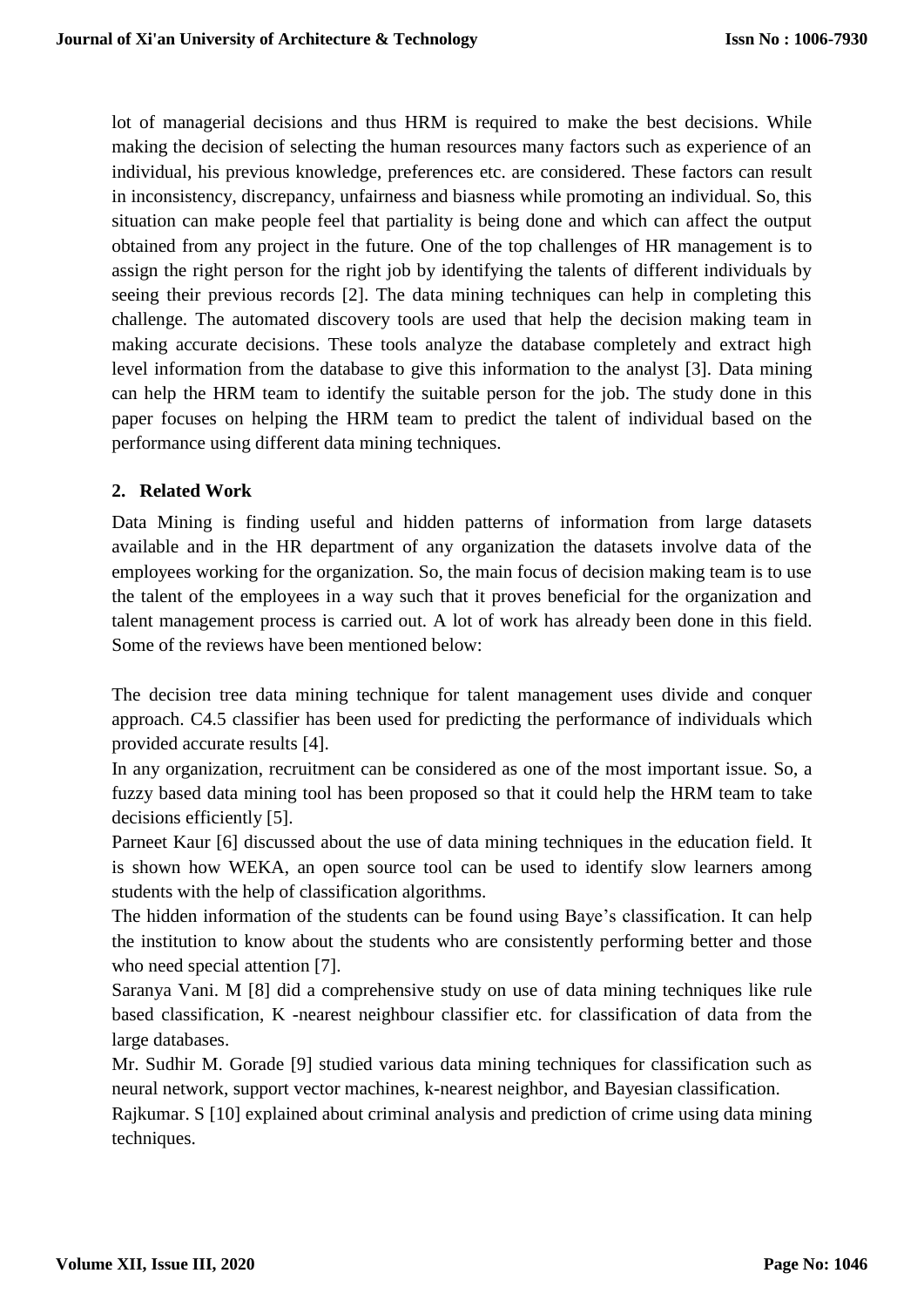#### **3. Talent Management Using Data Mining**

The process of Knowledge Discovery in Database (KDD) is believed to be the most significant part in data mining as data mining is an emerging analysis tool in determining the talent of an individual [11]. This is due to the need of extracting some useful information and knowledge from the large amount of data available. The most widely used techniques for performing data mining are prediction and classification.

#### **3.1 Elements of Talent Management**

Talent is the ability of an individual that cancreate in a huge difference between the present situation and the future of an organization [12]. Talent Management (TM) plays an important role in identifying the real talent that is required for a particular task. Every employee of the organization claims that he has the talent. But is it true or not? Talent management helps to find out the employees with the best skills and who can contribute more in achieving the goals of organization. TM helps to increase the performance of an individual and motivates them to perform better. The three important elements of Talent Management (Talent Acquisition, Talent Development and Motivation and Talent Retention) are shown in Fig. 1.



Fig.1 Elements of Talent Management

**Talent acquisition** refers to the identification of best talents and then those selected individuals suited for the job are recruited. **Talent Development** means developing the talent of an individual by giving them training on time and motivating them to perform better. **Talent retention** means making an individual stick to an organization for a longer time. But achieving all this requires planning so as to extract the best information and this can be done using different techniques of data mining.

## **3.2 Classification and Prediction in Data Mining**

A large amount of information is hidden in the database which can be useful and that can help in making intelligent decisions [4]. These decisions are accurate and unbiased. Prediction and classification are the important data mining techniques that can help to produce intelligent decisions. The decisions taken are auto generated.

The Fig. 2 shows that in an organization, it is important to make correct decisions regarding selection of employees for a particular job. It can be done by identifying the talent areas of individuals who are already working with the organization. Some activities are also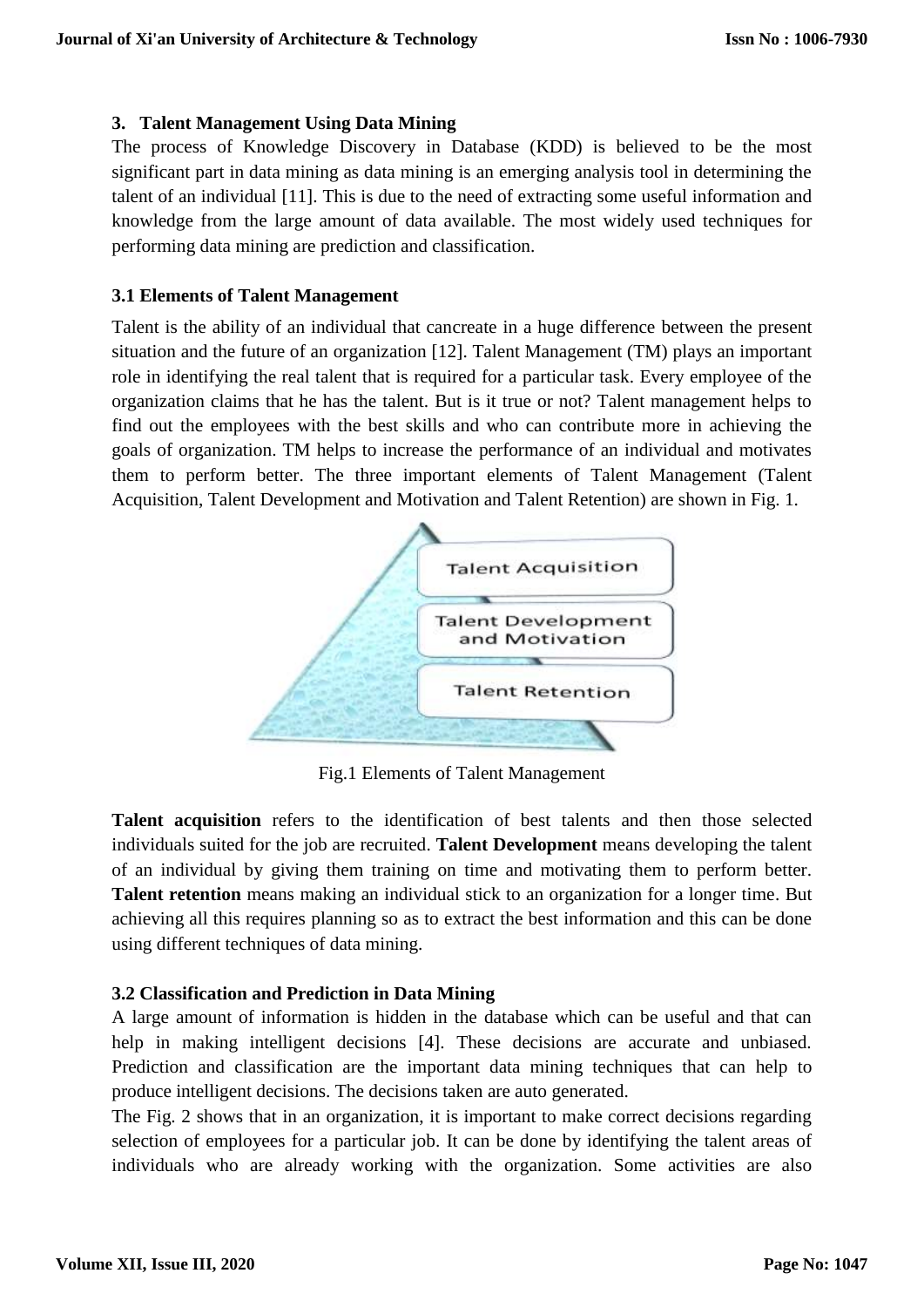performed which helps an individual to grow. These activities include training programs, job shadowing and rotations, stretch assignments etc. The employees take part in these activities and based on their contribution in activities they are selected. After selection, data mining techniques are applied. Various techniques of data mining include decision tree, neural network, fuzzy logic which further includes clustering and genetic algorithm. Then classification rules are applied. The utilization of different techniques for prediction and classification can help in determining the exact rate of the performance of employees, their behavior and attitude, their progress in performing any task given to them etc.



Fig. 2. Human Talent Prediction using Data Mining Technique

This study focuses on identifying the best talented individual for the job by using data mining techniques. These techniques help in producing rules of prediction for identifying the right talent for a particular job. In order to produce relevant good results the different data mining techniques can be used.



Fig. 3 Process of Talent Management

The Fig. 3 clearly shows that the first step involves collecting data from the human resource database such as previous records of employees including their performance, talents etc. The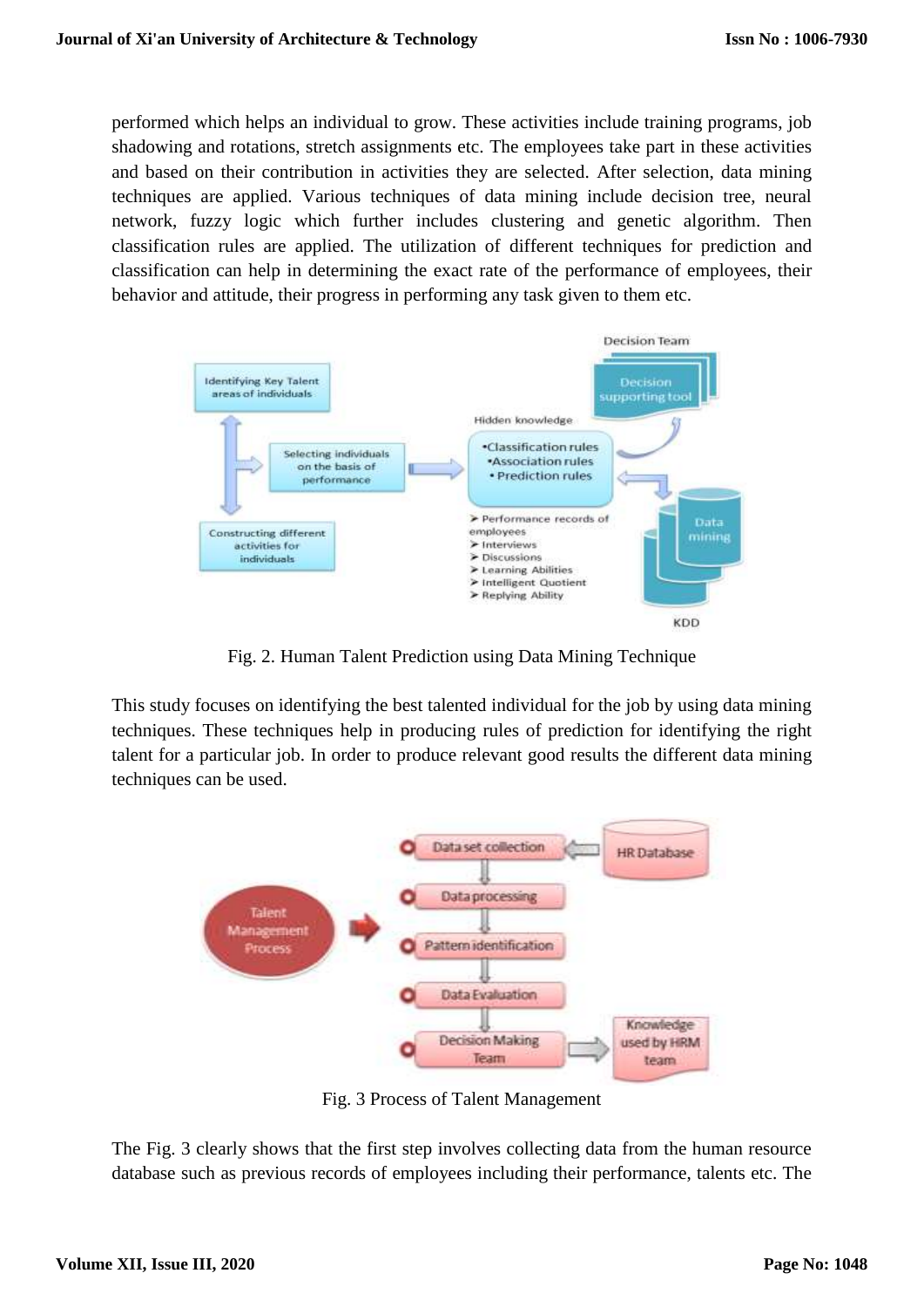collected data is then preprocessed in order to remove discrepancy and inconsistency of data set and to improve the quality of given data set. Then, the patterns are identified by analyzing the data sets so that the relationship among data can be represented with the help of different techniques such as Neural Network, Decision Tree, Fuzzy Logic, Rough Set Theory and so on [13]. This information is sent to the decision making team so that useful and unbiased decisions can be made. The above steps are repeated until meaningful knowledge is extracted.

#### **4. Talent Forecasting using Data Mining Techniques**

Data mining techniques such as decision tree, neural network and fuzzy logic are used in making predictions and are used in many fields. A brief analysis of these techniques is as follows:

- **a) Decision Tree:** This technique is used to represent the data in the form of a tree like structure and it belongs to supervised learning. It is a very useful technique as there is no need of any previous knowledge for constructing the decision tree. Also, the classification done using this technique is very accurate [14]. It includes following methods:
	- (i) **ID3 algorithm:** This algorithm follows top-down greedy approach in constructing the decision tree from the given set of attributes. The information gain approach is used and the attribute with the highest information gain is selected [15].
	- (ii) **C4.5 algorithm:** It is an extension of ID3 algorithm. It is called as statistical classifier and works on information gain. This algorithm can handle both continuous and discrete attributes and each attribute with different cost [15]. It is very easy to understand as each derived rule can be interpreted easily [4].
	- (iii) **Random Forest algorithm:** In this multiple subsets are created based on the original data set and predictions are made for all the constructed trees. The final prediction is based on the aggregation of result of all the trees [15].
- **b) Neural Network:** It consists of input layer and output layer. Many learning algorithms and activation functions are applied on the inputs to obtain the exact output. The neural networks are trained to identify, store and retrieve the stored patterns in order to obtain the correct output. They can be used to extract useful information from a huge amount of data [17]. It includes:
	- (i) **Multilayer Perceptron:** It is a multilayer feed forward neural network. In this multiple layers are involved called hidden layers. More number of hidden layers helps to produce more accurate results.
	- (ii) **Back Propagation algorithm:** It allows backtracking. In this error is calculated if the actual and desired output does not match and the calculated error is then back propagated [17].
- **c) Fuzzy Clustering:** It includes fuzzy clustering technique in which clusters or groups are made containing the similar type of data. The clusters formed can be well separated or overlapping according to the data available [18].

Table 1 lists some of the characteristics of data mining techniques.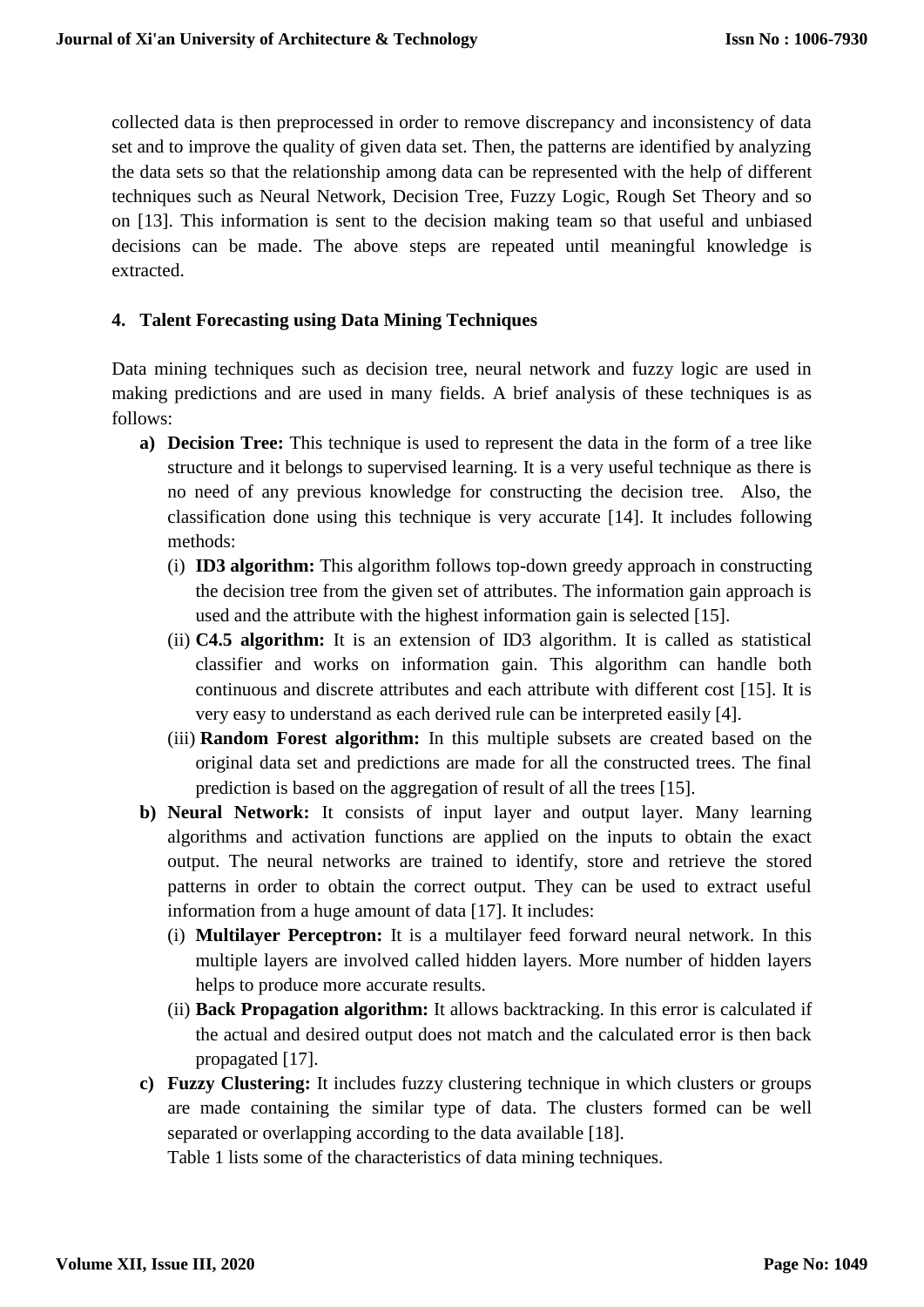| <b>Data Mining</b>    | <b>Characteristics</b>                                                                                                                                                                                                                               | <b>Algorithms/Techniques</b>                                                            |
|-----------------------|------------------------------------------------------------------------------------------------------------------------------------------------------------------------------------------------------------------------------------------------------|-----------------------------------------------------------------------------------------|
| <b>Technique</b>      |                                                                                                                                                                                                                                                      |                                                                                         |
| <b>Decision Tree</b>  | 1. It is used for prediction with higher<br>accuracy.<br>It is easy to interpret<br>2.<br>It is explainable to the user.<br>3.<br>4. It is easy to understand                                                                                        | <b>ID3</b> Algorithm<br>C <sub>4.5</sub> Algorithm<br>$\bullet$<br><b>Random Forest</b> |
| <b>Neural Network</b> | 1. It is useful for prediction<br>of<br>candidates that would be better for a<br>particular job.<br>2. It can identify the number of staff<br>members required at any point of<br>time in an organization.<br>3. It can handle changes in the input. | Multi<br>layer<br>$\bullet$<br>Perceptron<br>Back propagation<br>$\bullet$<br>algorithm |
| <b>Fuzzy Logic</b>    | 1. It can be used to assign value to an<br>employee on the basis of competency<br>level.<br>2. It is used to form groups of people<br>having similarities.<br>It can predict right people for the job<br>3.<br>with accuracy.                        | <b>Fuzzy Clustering</b>                                                                 |

## **Table 1: Data Mining Techniques**

## **5. Data Mining in HR Applications**

The various data mining techniques can also be used in Human Resource Management (HRM) as well. A brief overview of these activities in HRM is as follows:

- a) **Decision Tree:** It can be used to find suitable individuals for a job by making a tree out of the available data set according to the qualities present in an individual. This tree is designed according to the skills and attitudes of candidates and thus help the decision making team in doing their placement for the job.
- b) **Fuzzy Logic and ANN:** These can be used to determine individual differences in order to hire individuals suitable for a particular job. Personnel selection involves identification and evaluation of a candidate considering the requirements of the job. Personnel selection using these methods can help an organization to find best applicants for the job [18]. Data mining using these methods also help in assigning project to the employees according to the abilities, skills and knowledge.
- c) **Rough Set Theory:** It is also related to fuzzy logic and is very effective in establishing relationship between imprecise and noisy data [18]. It provides mathematical tools to find the hidden patterns in the data. The information extracted is stored in the form of a table. This information helps the HRM team in doing the selection of an individual for the job effectively and thus helps in the recruitment process.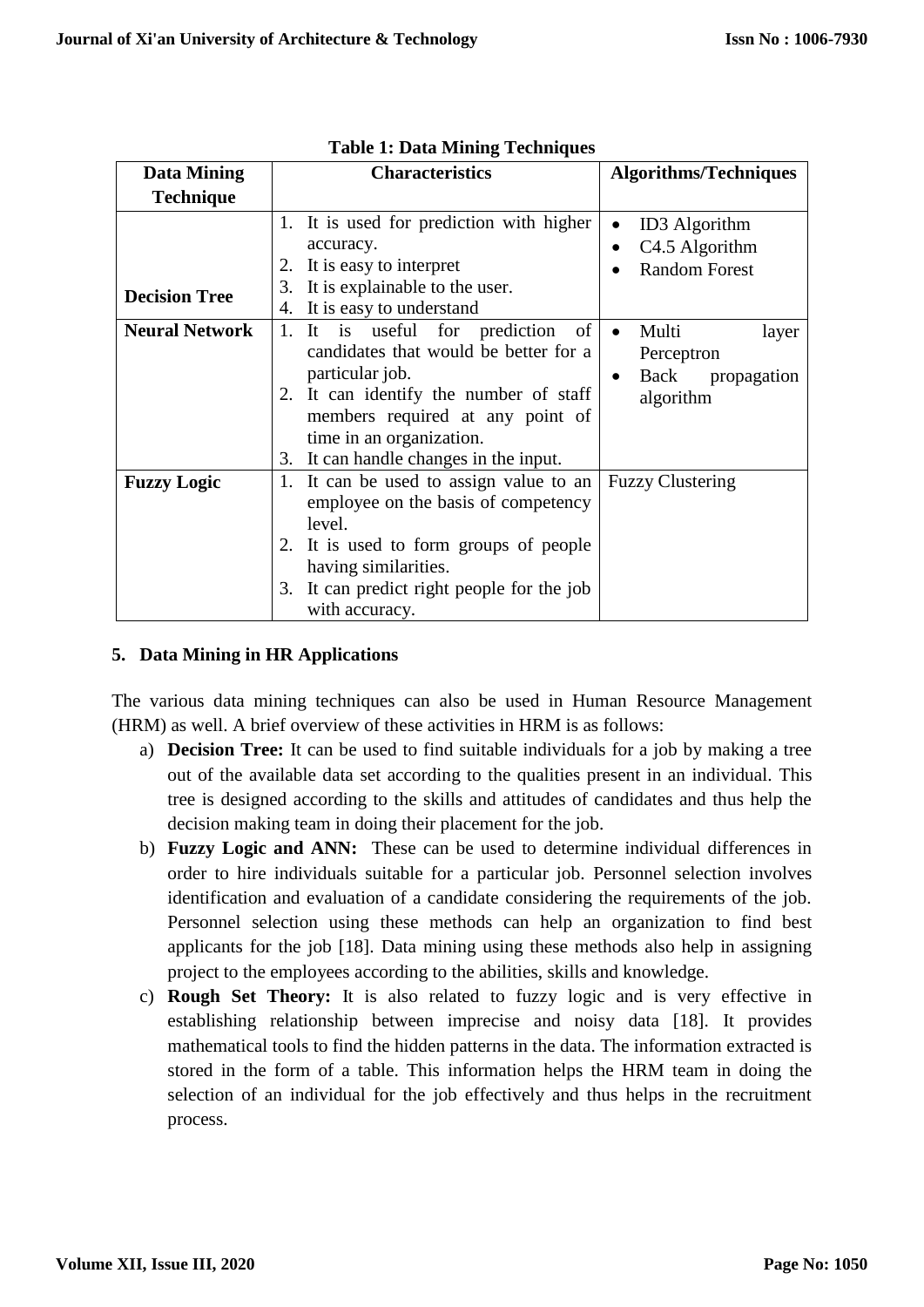The Table 2 shows the data mining techniques in various activities of HRM.

| Table 2. Data Milling in TIR Applications |                                                   |  |
|-------------------------------------------|---------------------------------------------------|--|
| <b>Data Mining Method Used</b>            | <b>Activity in HRM</b>                            |  |
| Decision Tree                             | Placement of individual for a particular job, Job |  |
|                                           | attitudes                                         |  |
| ANN and Fuzzy Logic                       | Assignment of<br>Development of Employees,        |  |
|                                           | project to employees                              |  |
| <b>Rough Set Theory</b>                   | <b>Personnel Selection and Recruitment</b>        |  |

**Table 2: Data Mining in HR Applications**

## **6. Observations and Results**

Talent is the ability of an individual that can create in a huge difference between the present situation and the future of an organization. Talent Management (TM) plays an important role in identifying the real talent that is required for a particular task. Every employee of the organization claims that he has the talent. But is it true or not? Talent management helps to find out the employees with the best skills and who can contribute more in achieving the goals of organization. TM helps to increase the performance of an individual and motivates them to perform better.

In this work, data mining techniques such as decision tree, neural network and fuzzy logic that are used in making predictions about human resources and management of talent have been analyzed by the authors. It has been observed by the authors that decision tree technique is used for prediction with higher accuracy, easy to interpret, explainable to the user and easy to understand. Neural network technique is useful for prediction of candidates that would be better for a particular job, identify the number of staff members required at any point of time in an organization and can handle changes in the input. Fuzzy logic technique can be used to assign value to an employee on the basis of competency level, used to form groups of people having similarities and can predict right people for the job with accuracy. Further, decision tree technique used ID3 algorithm or C4.5 algorithm or random forest algorithms for prediction and management. Neural networks technique use multi layer perceptron or back propagation algorithm for prediction and management. Fuzzy logic uses Fuzzy clustering algorithm for prediction and management of the HR talent. Every technique has its own characteristics, advantages, disadvantages and applications depending upon its applicability on various activities of HRM.

## **7. Conclusion**

This paper describes about the significance of data mining techniques in Human Resources applications. Also, it helps in making predictions and classification. It also explains the concept of talent management process used by HRM team to identify the best individuals. With this the organization can help their employees by improving their career growth which in turn will be beneficial for the company. It can also improve the hiring methods of new employees. The use of KDD in the data mining process can prove very useful as it can help in identifying the right person for the job without any inconsistency and biasness.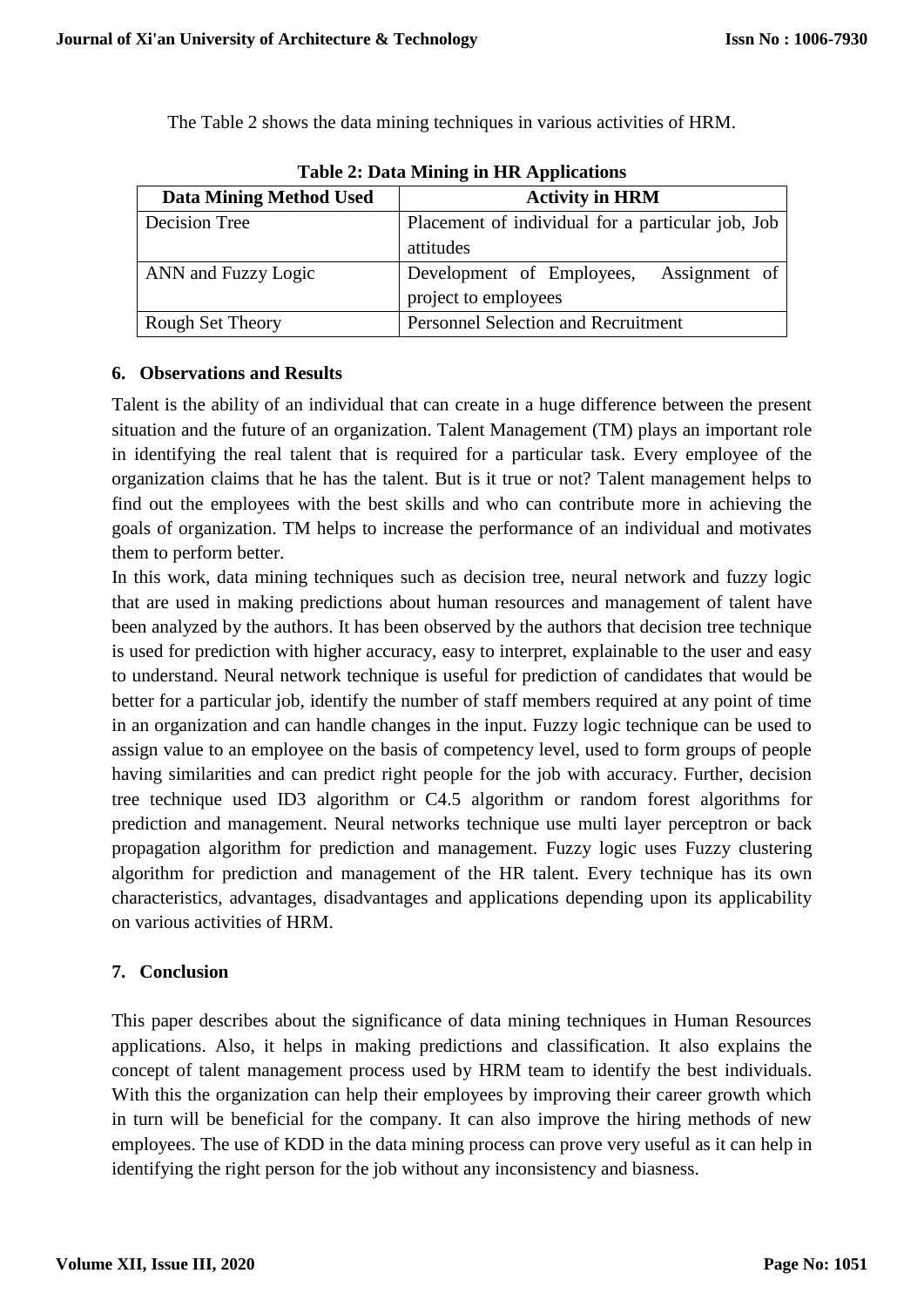#### **References**

- 1. Bharati M. Ramageri. Data Mining Techniques and Applications. Indian Journal of Computer Science and Engineering. Vol. 1 No. 4, pp. 301-305, December 2010.
- 2. Hamidah Jantan, Abdul Razak Hamdan, Zulaiha Ali Othman. Towards applying data mining techniques for talent management. International Conference on Computer Engineering and Applications, Vol. 2, 2009.
- 3. Michael Goebel, Le Gruenwald. A survey of data mining and knowledge discovery software tools.SIGKDD Explorations. Vol.1, No. 1, June 1999.
- 4. Hamidah Jantan, Abdul Razak Hamdan and Zulaiha Ali Othman. Human Talent Prediction in HRM using C4.5 Classification Algorithm. International Journal on Computer Science and Engineering Vol. 02, No. 08, 2010.
- 5. Wei-Shen Tai, Chung-Chian Hsu. A Realistic Personnel Selection Tool Based on Fuzzy Data Mining Method. Conference · January 2006.
- 6. Parneet Kaur, Manpreet Singh, Gurpreet Singh Josan. Classification and prediction based data mining algorithms to predict slow learners in education sector. 3rd International Conference on Recent Trends in Computing, 2015.
- 7. Umesh Kumar Pandey S. Pal. Data Mining: A prediction of performer or underperformer using classification. International Journal of Computer Science and Information Technologies, Vol. 2 (2), 686-690, 2011.
- 8. Saranya Vani. M, S. Uma, Sherin. A, Saranya. K. Survey on Classification Techniques Used in Data Mining and their Recent Advancements. International Journal of Science, Engineering and Technology Research, Volume 3, Issue 9, September 2014.
- 9. Sudhir M. Gorade, Ankit Deo, Preetesh Purohit. A Study of Some Data Mining Classification Techniques. International Research Journal of Engineering and Technology, Vol. 04 No. 04, Apr -2017.
- 10. Rajkumar. S, Sakkarai Pandi. M, Soundarya Jagan. J, Varnikasree. P. Crime Analysis and Prediction Using Data Mining Techniques, International Journal of Recent Trends in Engineering & Research, Special Issue; March - 2019.
- 11. G. K. F. Tso and K. K. W. Yau, Predicting electricity energy consumption: A comparison of regression analysis, decision tree and neural networks, Energy, vol. 32, pp. 1761-1768, 2007.
- 12. Lipsa Sadath et. al., Data Mining: A Tool for Knowledge Management in Human Resource, International Journal of Innovative Technology and Exploring Engineering (IJITEE), Volume-2, Issue-6, April 2013.
- 13. Hamidah Jantan et. al., Knowledge Discovery Techniques for Talent Forecasting in Human Resource Application, International Journal of Human and Social Sciences 5:11, 2010.
- 14. Bhaskar N. Patel, Satish G. Prajapati and Kamaljit I. Lakhtaria. Efficient Classification of Data Using Decision Tree. Bonfring International Journal of Data Mining, Vol. 2, No. 1, March 2012.
- 15. Himani Sharma, Sunil Kumar. A Survey on Decision Tree Algorithms of Classification in Data Mining. International Journal of Science and Research, April 2016.